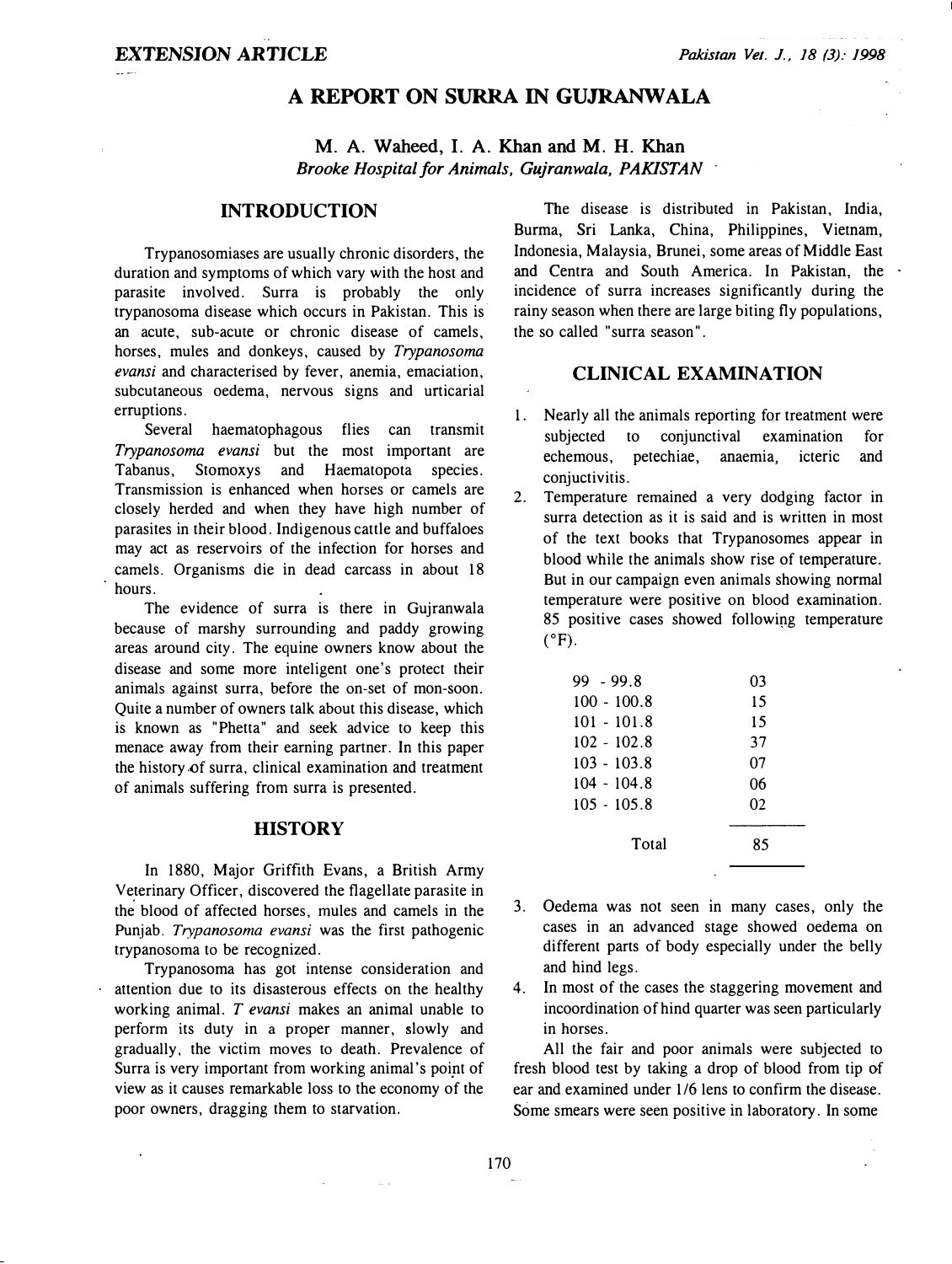|                                            |                              | Number of animals                                 |                                  |  |
|--------------------------------------------|------------------------------|---------------------------------------------------|----------------------------------|--|
| Species                                    | Examined                     | Positive                                          | Died                             |  |
| <b>Horses</b><br>Mules<br>Donkeys<br>Total | 425<br>40<br>180<br>645<br>٠ | 65 (15.29)<br>6(15.00)<br>14 (7.77)<br>85 (13.18) | $2(3-08)$<br>4(28.57)<br>6(7.06) |  |

Values within parenthesis indicate percentages.

of the slides the density of protozoa (Trypanosomes) was exceptionally high which indicated the severity of disease. Stained blood slides were also examined under oil immerssion lens. A specially formulated examination Protocol was followed for 2 months from 5th October to 29th November 1997 (fig. 1). A total of 645 suspected animals were examined as shown in Table I.

Table 1: Detail of 645 animals examined for surra Most of the animals were in debility condition with rise of temperature, petechiae in conjunctiva and staggering gait which are the typical symptoms, this led us to diagnose the disease and treat it on the lines of surra. The first three cases were detected on 22nd May 1997 and diagnosed clinically with their typical clinical picture. These cases responded very well to the specific medicines for surra i.e. Cymelarsan injection. The dose used was 0.25 mg/kg body weight intramuscular.

> A total of 206 cases were treated using different medicines in accordance with availability and symptomology of the animal. A good proportion of animals clinically suffering from mixed infection of surra and piroplasmosis were given dimenazine aceturate at 1 gm/animal dose rate. The animals also responded well to treatment and were almost cured. Keeping in view the greater influx of cases, the confirmation of disease was done with the help of microscope. The first case was confirmed on 16th

# 1. CUNCICAL, SIGNS OR HEAVY SUSPICION VETERINARY OFFICER TO TREAT AS HE BELIEVES FIT.

### 2. SUSPECT CASES- (eg. POOR CANDITION AND/OR CONJUNCTIVAL PETECHAE AND/OR ATAXIA AND/OR ELEVATED TEMPERATURE



#### 3. IF CLINIC PICTURE CHANGES OR LEVEL OF SUSPICION INCREASES - TREAT.

#### TREATMENT

### TRYPAMIDIUM IN 500 mL DEXTROSE 5% @ 125 mg/HORSE (250Kg)

Fig. 1: Protocol for handling surra cases